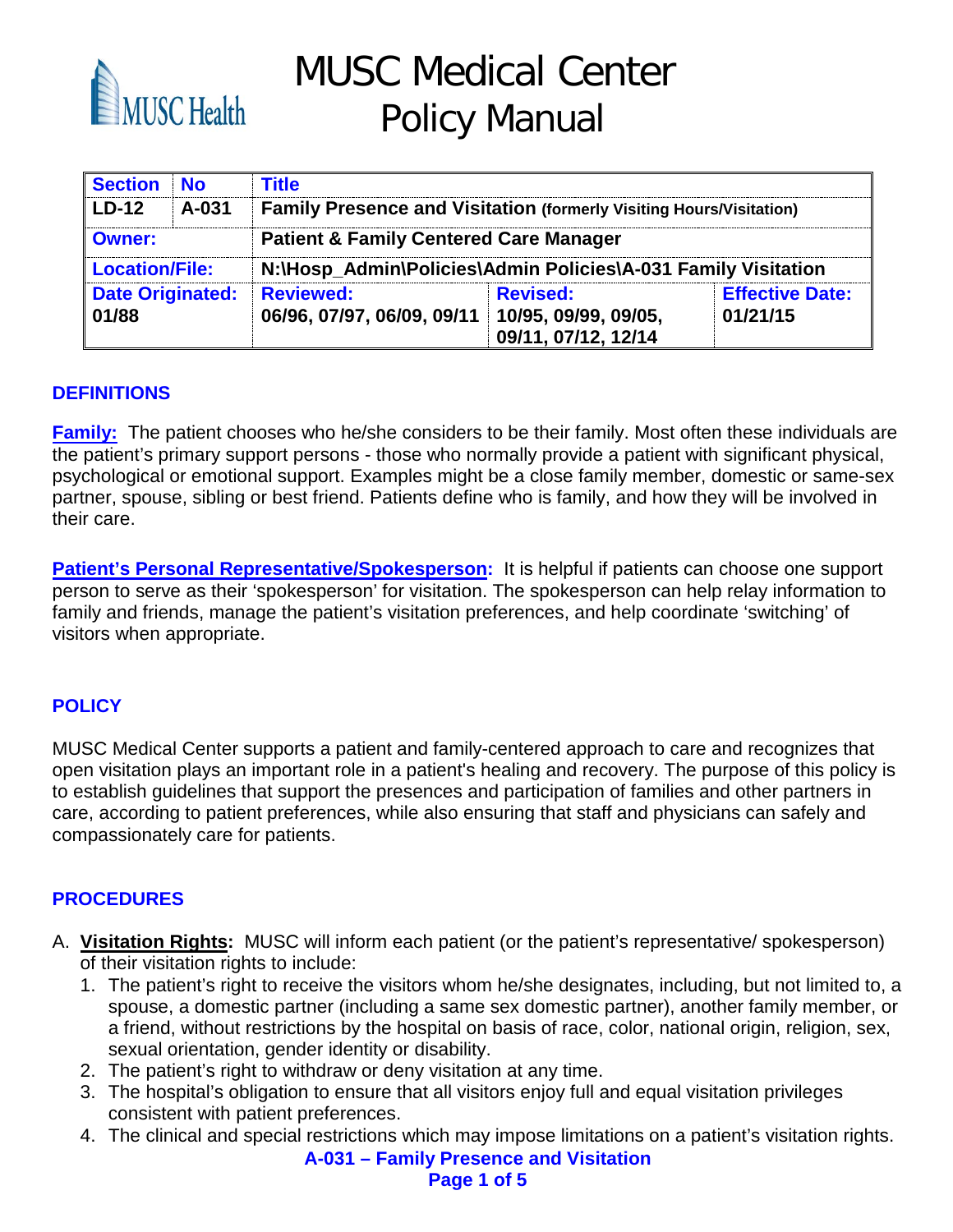- B. **Guidelines:** Guidelines for the participation of family and visitors should be flexible in order to respond to the diverse and changing needs and preferences of each patient.
	- 1. Hospitalized patients will be asked to identify a small number of primary support people, who are considered to be the patient's 'family'. Primary support persons are those who normally provide a patient with significant physical, psychological or emotional support. These support people/family will generally be able to visit at any time during their hospital stay (24 hours a day, 7 days a week). Examples might be a close biological family member, domestic or same-sex partner, spouse, sibling or best friend.
	- 2. On arrival, visitors should check at the information desk or nursing unit to learn if any restrictions apply to the patient they wish to visit. *Children's Hospital, ICU's, PACU and IOP may have additional visitation guidelines, based on patient needs.*
	- 3. All visitors should obtain a guest badge upon entrance to the hospital and wear it at all times.
	- 4. Children may visit with patients in the Medical Center, however; visits by children under the age of 12 (age 3 for visiting in Nurseries) should be coordinated with the patient's healthcare team, and the patient/patient's spokesperson. Children must be accompanied by an adult, other than the patient, at all times. Children visitors may be asked to leave patient care areas if their actions interfere with the safety and care of patients. Children visiting are not permitted to stay the night in the Medical Center. *Children's Hospital, ICU's, PACU and IOP may have additional guidelines based on patient needs.*
	- 5. Overnight visitation should be discussed with the patient's nurse. The adult patient may choose one adult guest to spend the night in the patient room, if space allows. Exceptions must be reviewed by the Hospital Supervisor or Nurse Manager. The guest must be able to safely stay alone and take care of their own needs*.* Children's Hospital welcomes both parents and/or guardians of the patient to spend the night in the child's room*. (some units may have additional guidelines)*
	- 6. All overnight visitors are expected to follow all MUSC rules and regulations.
	- 7. Family or visitors may be asked to leave the premises if they become disruptive or if their presence interferes with the safety or care of patients, families, visitors, or staff. These include, but are not limited to: the possession and/or use of alcohol or illegal drugs, the possession of weapons, and the use of profanity or threatening language.
	- 8. All valuables should be left at home and the patient and family should only bring essential items to the hospital. MUSC Medical Center does not assume responsibility for any lost or misplaced items.
- C. **Special Considerations:** In some cases, there may be unique and extenuating circumstances that require compassionate exceptions to these guidelines. The health care team, in collaboration with the patient/patient's spokesperson, should use good judgment in considering each family's unique circumstances and each patient's needs, when applying these guidelines. Some examples of circumstances that may require a more restrictive visitation environment include:
	- 1. Clinical and emotional needs of the patient. Examples include exhaustion, overstimulation, or marked increase in agitation.
	- 2. The need to maintain a sterile environment during bedside procedures.
	- 3. Limitations as requested by the patient/patient's spokesperson.
	- 4. Patient, family, or employee safety issues.
	- 5. Visitation infringes on the rights and/or comfort and needs of other patients.
	- 6. Confidential patients.
	- 7. Prohibitive legal documentation such as a restraining order.
	- 8. Space limitations in patient rooms.
	- 9. Family members or visitors who cannot take care of their own personal needs. In this circumstance, the family or visitor must be accompanied by a caregiver.

**A-031 – Family Presence and Visitation Page 2 of 5**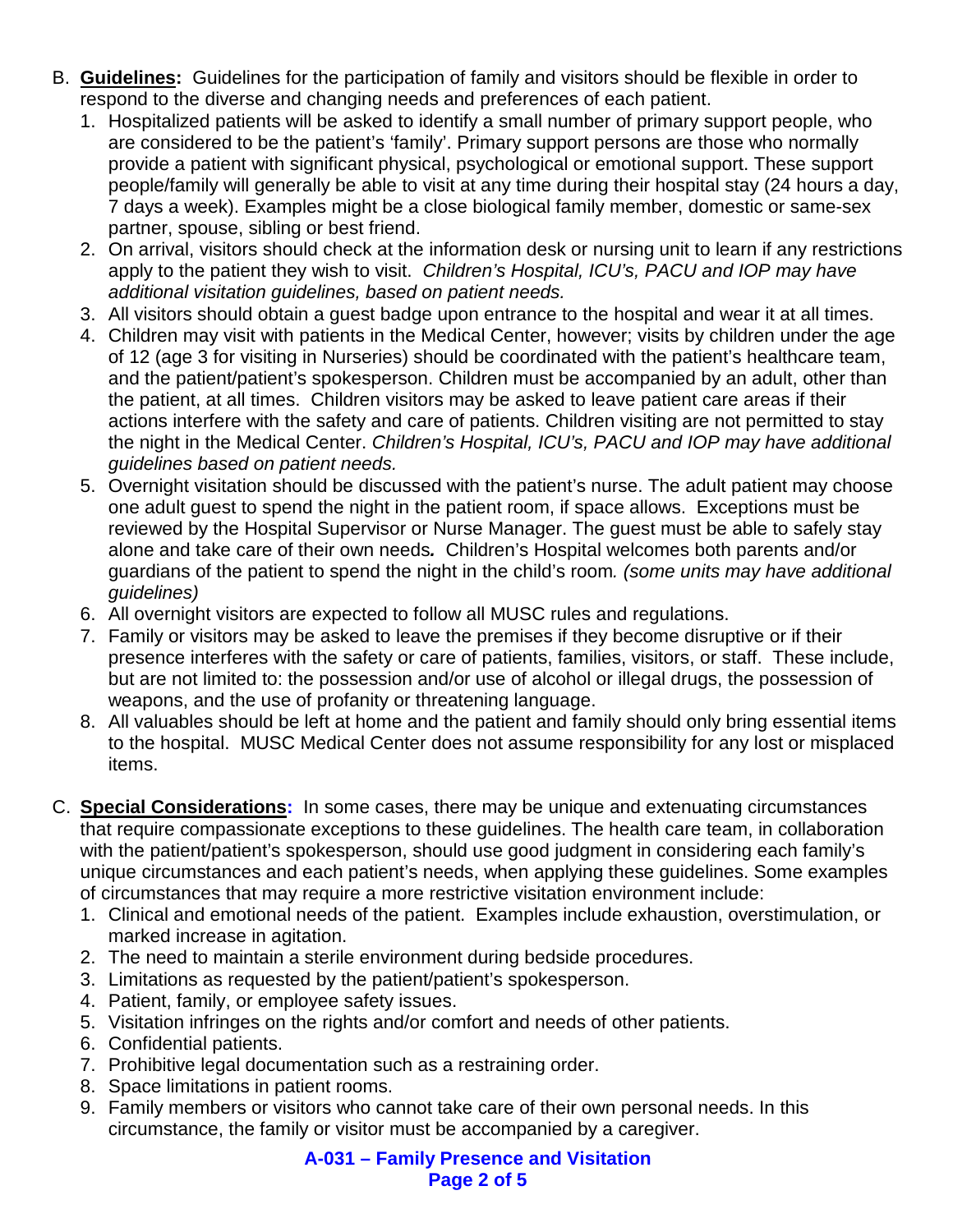#### D. **Guidelines for Health Care Providers:**

- 1. The patient's nurse should review the family presence and visitor guidelines with the patient on or shortly after admission, so the patient may make choices about family presence and visitor access. If the patient is unable to participate in this discussion and/or make decisions, the patient's spokesperson should be involved.
- 2. The nurse should communicate that the patient, or patient's spokesperson may make changes to their visitation choices at any times.
- 3. The nurse should provide family and visitors with unit-specific brochures or guidelines.
- 4. The healthcare team should be flexible in order to respond to the needs and preferences of each patient and because time and treatment alters patients needs and/or preferences.
- 5. Visitation limitations should be documented in the medical record.

#### E. **Supporting Documents:**

- 1. MUSC Family and Visitor Rights and Responsibilities (attached English and Spanish)
- 2. A-021 Visiting Psychiatry Clinical Services [https://www.musc.edu/medcenter/policy/iop/a21visiting.pdf\)](https://www.musc.edu/medcenter/policy/iop/a21visiting.pdf)

#### **ADDENDUM Family Presence and Visitation in the Nurseries**

#### **Definitions:**

Visitation is encouraged to: 1) promote bonding between family and infant, 2) provide opportunities for parent education related to transitioning from hospital to home, infant behavioral development, general infant care, and any special care needs, and 3) increase caregiver comfort level as they are assisted in developing appropriate infant care skills.

> Parents  $=$  mother, father, significant other \*Recommended visiting time to **handle** infant is near scheduled feedings.

#### **Procedure:**

#### A. **Family Identification:**

- Level I: The infant's ID band should be matched with the mother's ID band.
- Level II/III: The infant's mother will be given a 4-digit security number for nursery access and for parents to receive phone information. The infant's mother may provide this number to the infant's father/significant other.

Nursery staff will not be held responsible for information given to others who provide the security code. The security code will be documented in a designated notebook located at the front desk.

1. The parents will provide a list of up to 6 adults they consider "family". The 6 people will be "Designated Support Persons" (DSP). They must provide photo identification to be copied and kept at the front desk. This will be used as identification. The DSP cannot receive any medical information. All other visitors must be accompanied by the parents.

> **A-031 – Family Presence and Visitation Page 3 of 5**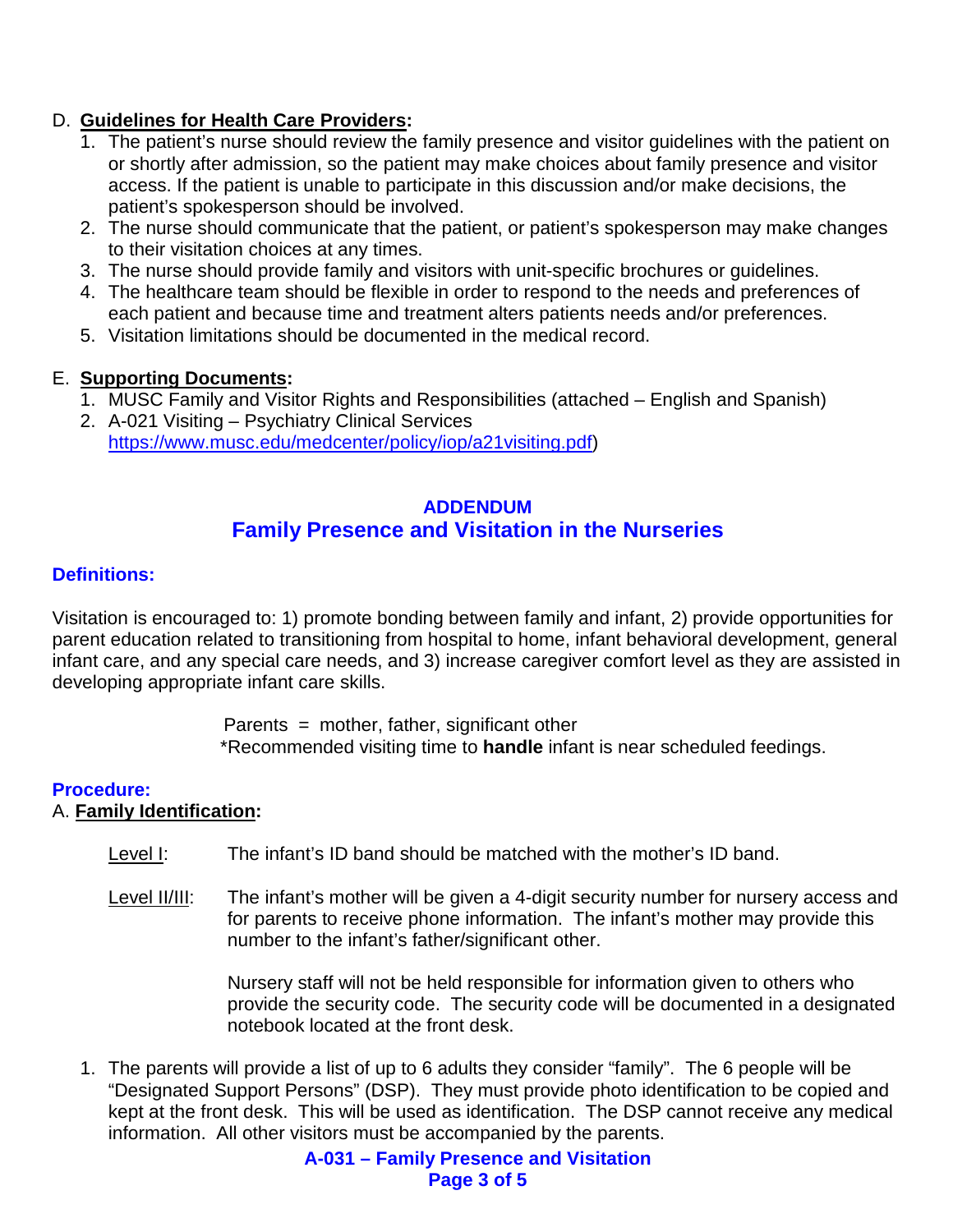- 2. The nurseries have 24-hour visitation. During change of shift (0700-0730 and 1900-1930), all other visitors must step out and return after shift change has occurred. Visitation by minors other than the patient's siblings is per MUSC Hospital Visitation policy (12 years and older).
- 3. Only parents will receive patient information over the phone.
- 4. Visitors must sign the visitor log and perform a 2 minute scrub per NNICU policy.
- 5. Holding infants is limited to parents and DSP (see Sibling section below for children's guidelines). Handling of infants may be limited according to their stability, per the nurse's discretion. (N-20 Infant Holding [\(https://www.musc.edu/medcenter/policy/Nursery/N-20.pdf\)](https://www.musc.edu/medcenter/policy/Nursery/N-20.pdf)
- 6. Two adult visitors are allowed at the bedside at one time. During sibling visitation, children may accompany the adult(s), for a maximum of 3 visitors at the bedside at a time.
- 7. Nurses have the discretion to limit visitation for purposes of confidentiality, safety, and infection control. In such cases, the nurse will allow the family in to see the infant as soon as possible or limit the number of visitors in the case of over-stimulation for the infant.
- 8. Any visitor who has a cold, fever, and/or diarrhea should postpone planned visits and may not be allowed in the nursery. Exposure to chicken pox or other communicable diseases may necessitate postponing visits for up to 21 days.
- 9. Any visitor who appears incapacitated by drugs or alcohol will not be allowed in the nursery.

### B. **Siblings:**

- 1. Siblings are defined as brother, sister, step-brother/sister, half-brother/sister.
- 2. The minimum age for sibling visitation is 3 years old.
- 3. Children must be accompanied by an adult in the nurseries and waiting areas.
- 4. When visiting, children must remain at their sibling's bedside.
- 5. Visitation may be limited to 10-20 minutes for children who are distracted and need to take a break.
- 6. Siblings may be allowed to "hold" the infant when appropriate, with parental and nursing supervision.
- 7. Siblings are required to don a mask while visiting the nurseries.

#### **Approvals:**

| <b>As Required</b>                                                                 | Date         |
|------------------------------------------------------------------------------------|--------------|
| List Hospital Committee(s): Regulatory<br>Affairs/Accreditation; Chair, Ethics Cte | 11/14, 12/14 |
| <b>Ethics Committee</b>                                                            |              |
| <b>Accreditation Review</b>                                                        | 12/14        |
| <b>Legal Review</b>                                                                | 12/14        |
| Administration/Operations                                                          | 01/15        |
| <b>Medical Staff Executive Committee</b>                                           | 01/15        |
| Governing Body                                                                     |              |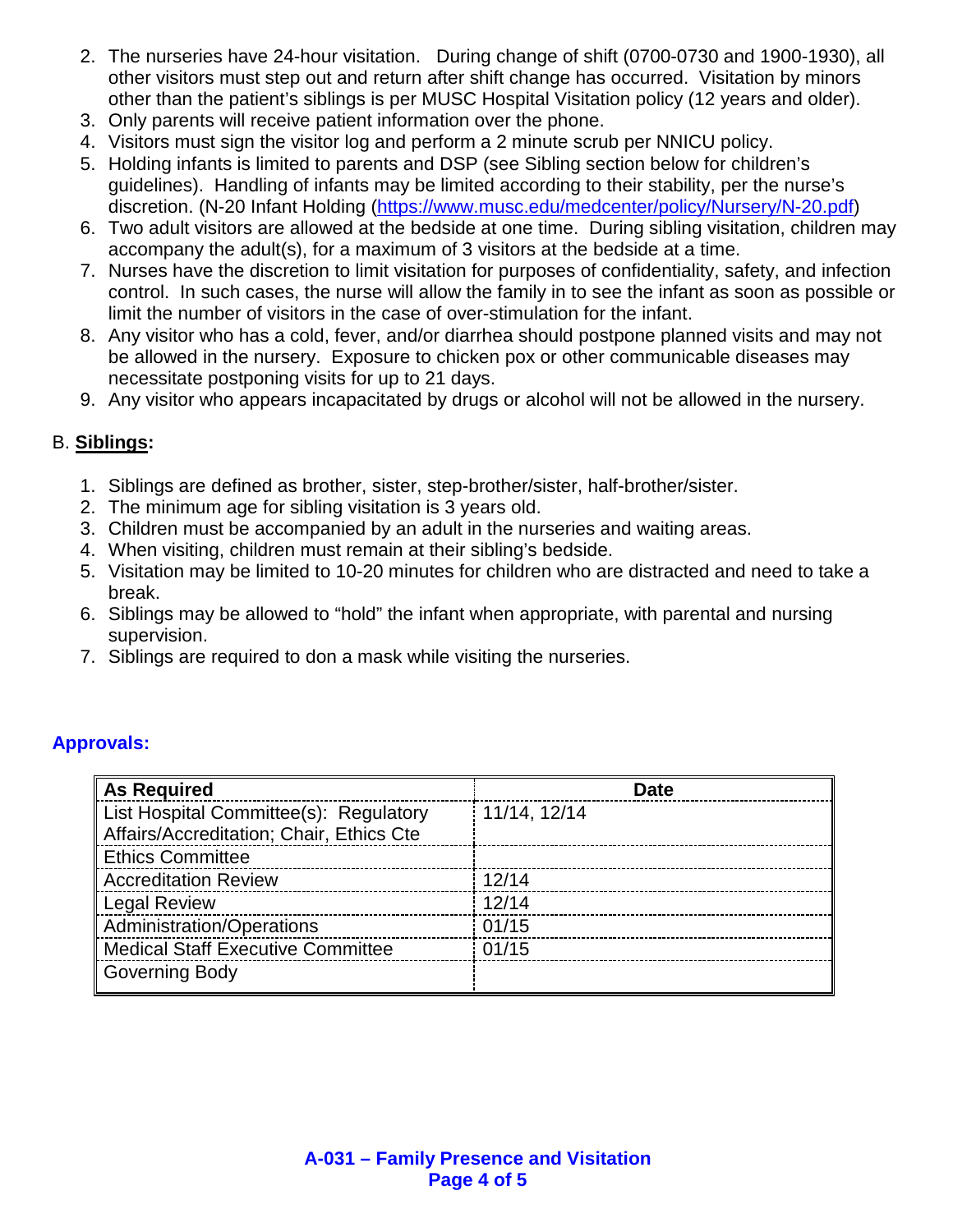# **Distribution:**

| <b>Policy Applies to: All</b> |                                                    | Nursing (Y/N): Y       |  |
|-------------------------------|----------------------------------------------------|------------------------|--|
|                               | <b>Other Clinical Staff</b>                        | Other Staff (Specify): |  |
|                               | (Specify): All                                     | All                    |  |
| <b>Educational Plan</b>       | EROC, Posting of Rights/Responsibilities in Public |                        |  |
|                               | Areas                                              |                        |  |
| <b>Required Competencies</b>  |                                                    |                        |  |